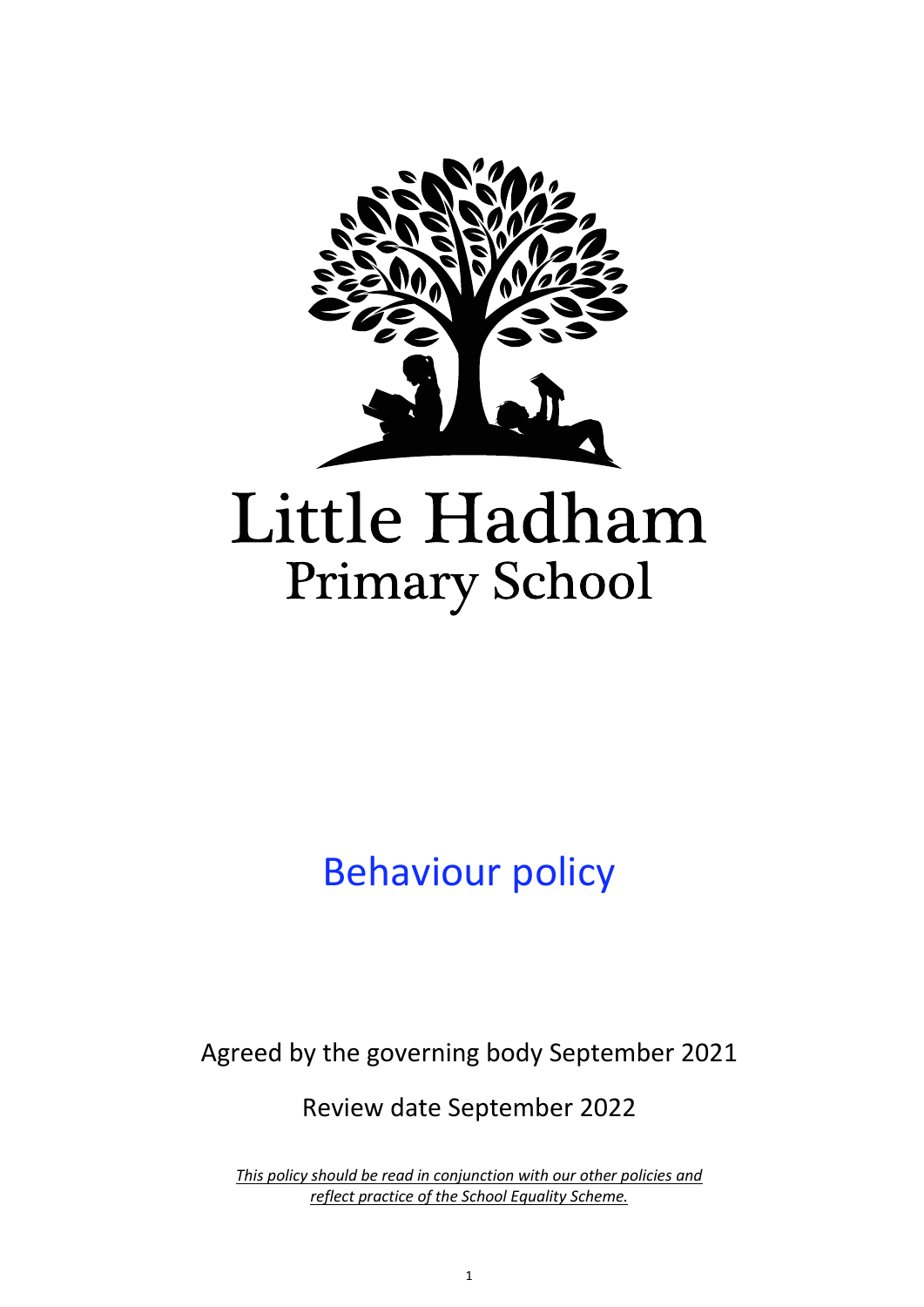## **Aim**

Little Hadham Primary School is committed to creating an environment where exemplary behaviour is at the heart of productive learning. Everyone is expected to maintain the highest standards of personal conduct, to accept responsibility for their behaviour and encourage others to do the same. This policy aims to help children grow in a safe and secure environment, and to become positive, responsible and increasingly independent members of the school community. The school recognises and promotes good behaviour, as it believes that this will develop an ethos of kindness and cooperation. This policy is designed to encourage good behaviour, rather than merely deter anti-social behaviour. The school expects every member of the school community to behave in a considerate and respectful way towards others. We treat all children fairly and apply this behaviour policy in a consistent way.

## **Standards of Behaviour**

In seeking to define acceptable standards of behaviour it is acknowledged that these are goals to be worked towards rather than expectations which are either fulfilled or not. Thus, the school has a central role in the children's social and moral development just as it does in their academic development. Just as we measure academic achievement in terms of progress and development over time towards academic goals, so we measure standards of behaviour in terms of the children's developing ability to conform to our behavioural goals.

The children bring to school a wide variety of behaviour patterns based on differences in home values, attitudes and parenting skills. At school we must work towards standards of behaviour based on the basic principles of honesty, respect, consideration and responsibility. It follows that acceptable standards of behaviour are those which reflect these principles.

## **Staff Responsibility**

Behaviour Management is the responsibility of **all** staff at Little Hadham Primary. The adults encountered by the children at school have an important responsibility to model high standards of behaviour, both in their dealings with the children and with each other, as their example has an important influence on the children.

As adults we should aim to:

- create a positive climate with realistic expectations;
- emphasise the importance of being valued as an individual within the group; promote, through example, honesty and courtesy;
- provide a caring and effective learning environment;
- encourage relationships based on kindness, respect and understanding of the needs of others;
- ensure fair treatment for all regardless of age, gender, race, ability and disability;
- show appreciation of the efforts and contribution of all.

## **Role of the headteacher**

It is the responsibility of the headteacher to implement the school behaviour policy consistently throughout the school, and to report to governors, when requested, on the effectiveness of the policy. It is also the responsibility of the headteacher to ensure the health, safety and welfare of all children in the school.

The headteacher supports the staff by implementing the policy, by setting the standards of behaviour, and by supporting staff in their implementation of the policy.

The headteacher keeps records of all reported serious incidents of misbehaviour including bullying and racism.

The headteacher has the responsibility for giving fixed-term exclusions to individual children for serious acts of misbehaviour. For repeated or very serious acts of anti-social behaviour, the headteacher may permanently exclude a child. These actions are taken only after the school governors have been notified.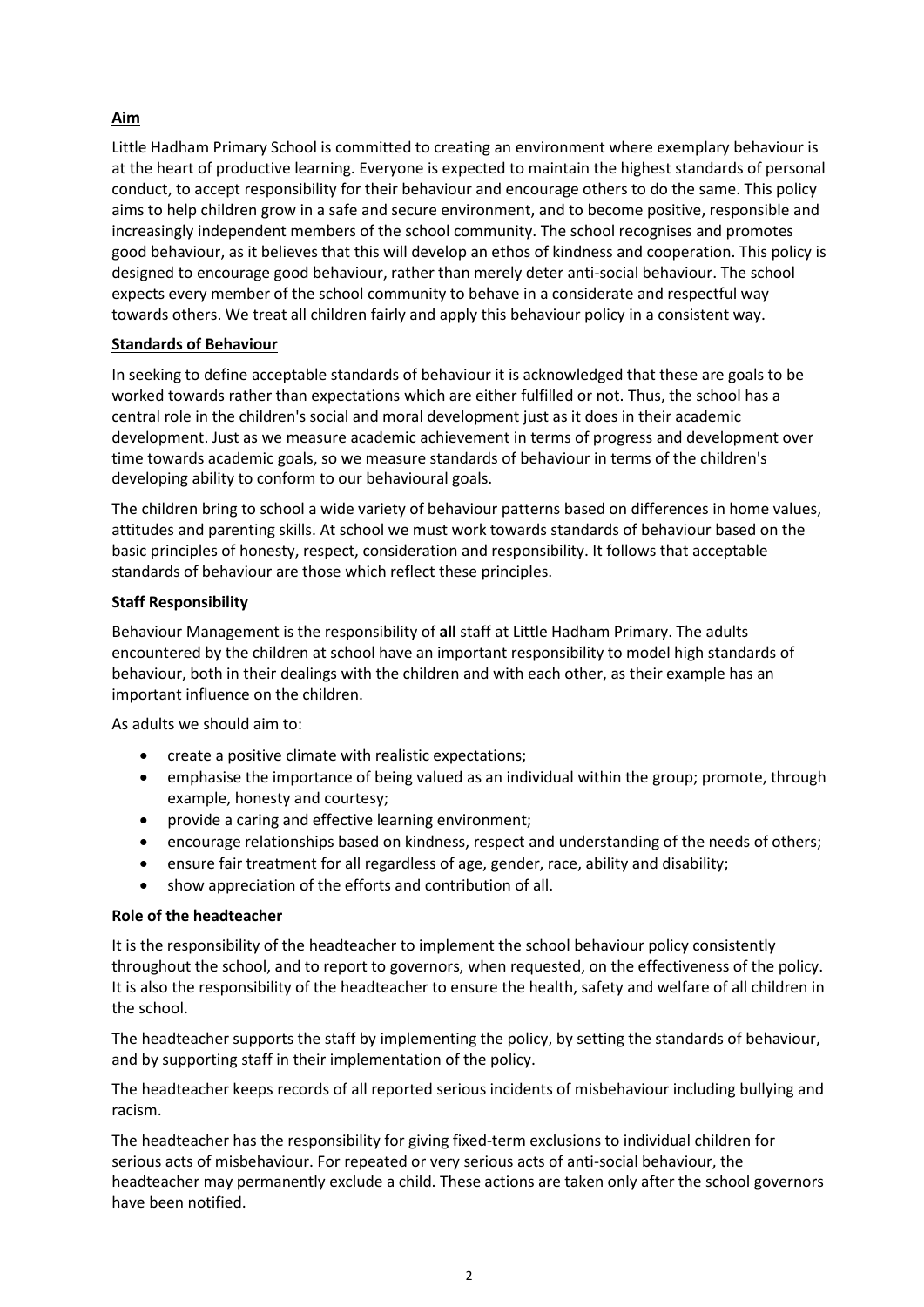## **The Role of the class teacher**

It is the responsibility of class teachers to ensure that the school rules are enforced in their classes, and that their classes behave in a responsible manner during lesson time.

The class teachers in our school have high expectations of the children with regard to behaviour, and they strive to ensure that all children work to the best of their ability.

The class teacher must be a role model for the children and treat each child fairly, and enforce the classroom code consistently. The teachers treat all children in their classes with respect and understanding.

The class teacher should ensure that parents<sup>1</sup> are aware of repeated low-level negative behaviour such as calling out or disrupting the class.

If a child misbehaves repeatedly in class, the class teacher keeps a record of all such incidents. In the first instance, the class teacher deals with incidents him/herself in the normal manner. However, if misbehaviour continues, the class teacher seeks help and advice from the Deputy headteacher and if necessary the headteacher

The class teacher reports to parents about the progress of each child in their class, in line with the whole-school policy. The class teacher may also contact a parent (in discussion with the headteacher) if there are concerns about the behaviour or welfare of a child.

On the occasions when visitors are employed in this school, SLT will ensure that routines and procedures are followed.

## **The Curriculum and Learning**

At Little Hadham, we believe that an appropriately structured curriculum and effective learning contribute to good behaviour. Thorough planning for the needs of individual pupils, the active involvement of pupils in their own learning, and structured feed- back all help to avoid the alienation and disaffection which can lie at the root of poor behaviour.

It follows that lessons should have clear objectives, understood by the children, and differentiated to meet the needs of children of different abilities. Marking and record keeping can be used both as a supportive activity, providing feed-back to the children on their progress and achievements, and as a signal that the children's efforts are valued and that progress matters.

## **Classroom Management**

1

Classroom management and teaching methods have an important influence on children's behaviour. The classroom environment gives clear messages to the children about the extent to which they and their efforts are valued. Relationships between teacher and children, strategies for encouraging good behaviour, arrangements of furniture, access to resources and classroom displays all have a bearing on the way children behave.

Classrooms should be organised to develop independence and personal initiative. Furniture should be arranged to provide an environment conducive to on-task

behaviour. Materials and resources should be arranged to aid accessibility and reduce uncertainty and disruption. Displays should help develop self-esteem through demonstrating the value of every individual's contribution, and overall the classroom should provide a welcoming environment.

Teaching methods should encourage enthusiasm and active participation for all. Lessons should aim to develop the skills, knowledge and understanding which will enable the children to work and play in cooperation with others. Praise should be used to encourage good behaviour as well as good work. Wherever possible and based on the individual child, criticism should be a private matter between teacher and child to avoid resentment.

<sup>&</sup>lt;sup>1</sup>The term parent is used throughout this document to include both parents and carers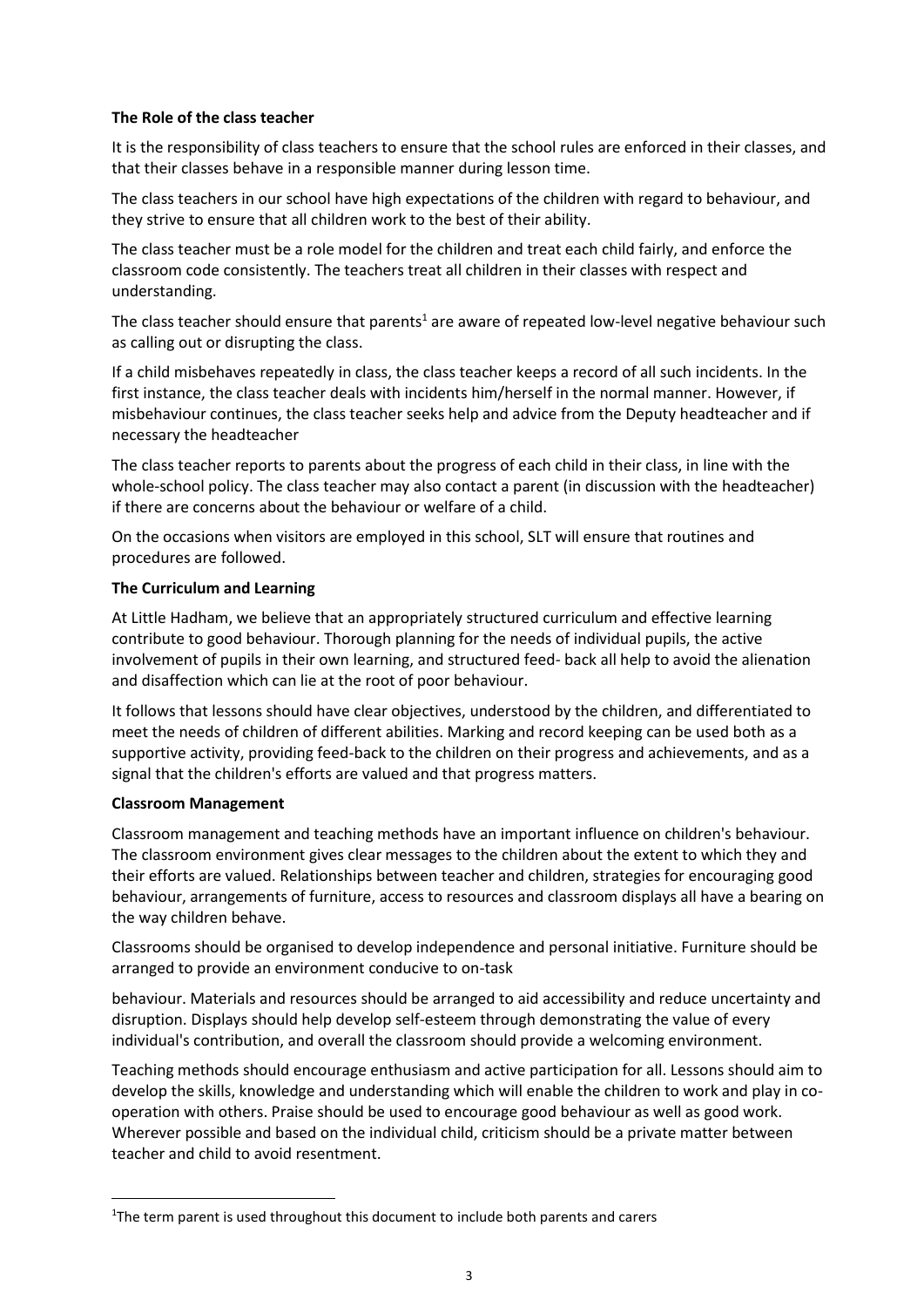## **The Role of support staff**

Support staff should provide a positive model of behaviour and ensure high expectations are made explicit to the children. They should inform class teachers of any inappropriate behaviour.

If inappropriate behaviour occurs at play/lunchtime, the class teacher will be informed and the behaviour will be dealt with by class teacher in class, as appropriate.

It may be necessary to inform parents informally at this point, either verbally or via the Homework Diary.

## **The Role of parents**

Parents agree to a Home School Agreement when enrolling their child at the school. Parents are expected to adhere to the Home School Agreement, support the actions of the school and promote the school's behaviour policy but are able to address any queries regarding sanctions firstly to the class teacher, then to the Deputy headteacher and headteacher.

The school collaborates actively with parents, so that children receive consistent messages about how to behave at home and at school. We expect parents to support their child's learning, and to cooperate with the school. Effective home/school liaison is vital and staff value the partnership between home and school:

- through daily contact.
- through the Parent Code of Conduct.
- through the 'Homework Diary'.
- through the Home/School Agreement.
- through email, where appropriate.
- through teachers2parents text messaging service

## **All children:**

The School Captains and School Council have established a School Behaviour Code that is to be shared and expected by all in the school community.

## **School Behaviour Code:**

## *Be kind, polite and respect each other and our school.*

In addition to this, the children:

- will treat others as they would wish to be treated.
- will talk respectfully to others.
- will be made aware of the 'Golden Rules' and will try to observe them.
- will be made aware of Protective Behaviours strategies for support.
- will 'warn' another child first by asking them to 'stop' if their behaviour is unacceptable; and will inform the responsible adult if the unacceptable behaviour then continues.
- will support one another if a child is hurt or upset.
- will inform a teacher if they know a child is being bullied or subject to racial harassment. (see Anti-Bullying and Equality Policy)
- will share their views through school council and a questionnaire termly and these will be considered by the school

*This applies to both in-school and out of school learning and activities.*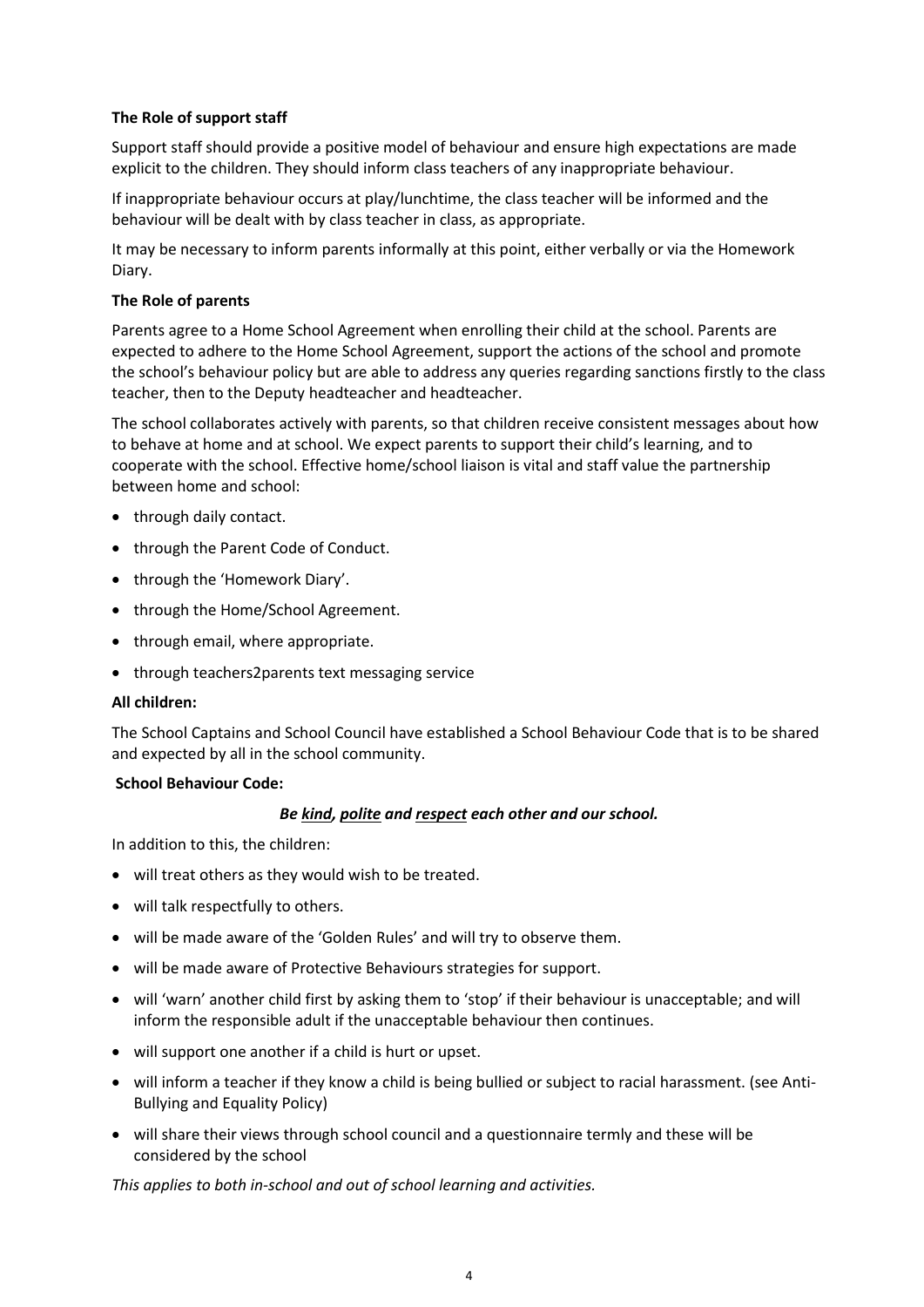## **The governors will:**

- Review the effectiveness of the Behaviour Policy annually.
- Gather parental views on behaviour through the parents' questionnaire and feedback form and annual Anti-Bullying Policy questionnaire
- Be informed on latest developments in behaviour through termly Head's report and the termly Behaviour Log Monitoring Report.
- Nominate a governor with specific responsibility for Behaviour and Anti-Bullying.
- Uphold the governor Code of Conduct.
- Promote the school Behaviour Code.
- Provide good role models for the children.
- Use pupil voice termly to monitor pupil attitudes.

**For Strategies, Rewards, Sanctions and pro-formas, please see the attached Appendices.**

## **CONFIDENTIALITY WILL BE MAINTAINED, AS APPROPRIATE.**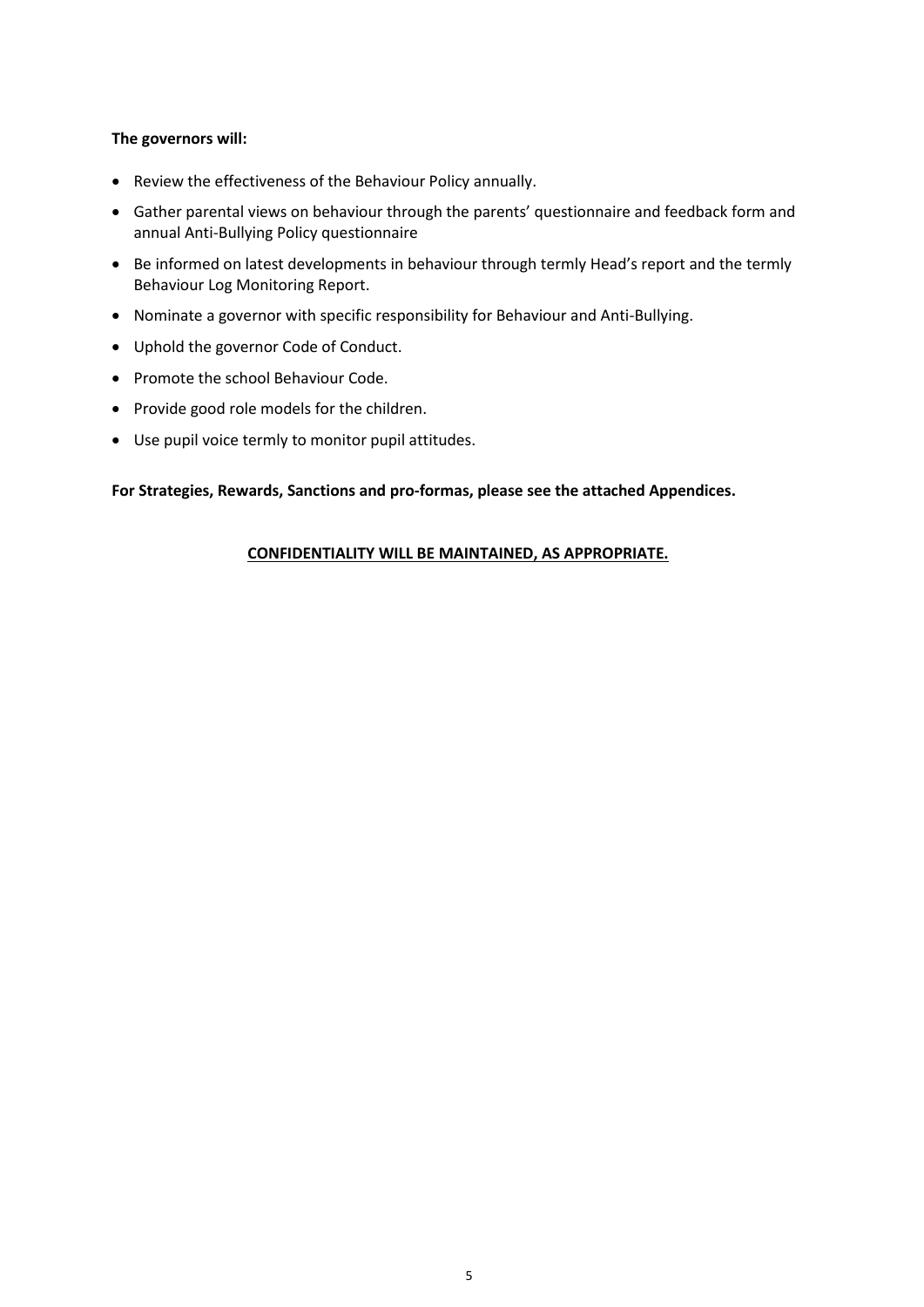#### **APPENDIX 1: STRATEGIES**

The School adopts the 'Jenny Moseley' system of Golden Rules'. These are shared regularly and displayed around the school and in each classroom.

#### **'Golden Rules'**

*Do be gentle. Do be kind and helpful. Do be honest. Do work hard. Do look after property. Do listen to people.*

In the Early Years, a more simplistic version is introduced:

*We are gentle. We are kind. We use little voices. We listen carefully. If we want to say something we put our hands up. We always tell the truth.*

#### **Protective Behaviours**

The school has also adopted the strategies from Protective Behaviours and this has been introduced to the children through assemblies and PSHE sessions.

This is also shared annually with parents at 'Meet the teacher' sessions.

Protective Behaviours is based on two key themes:

**Theme 1**: We all have the right to feel safe all of the time.

**Theme 2**: There is nothing so awful that we can't talk about it with someone.

It encourages children to focus on their feelings, thoughts and behaviours and recognise their Early Warning Signs in order to respond appropriately.

We need to help children to identify their feelings, then think about them and adjust their behaviour accordingly.

For more information: [www.protectivebehaviours.co.uk](http://www.protectivebehaviours.co.uk/) or see the Protective Behaviours section on the school website.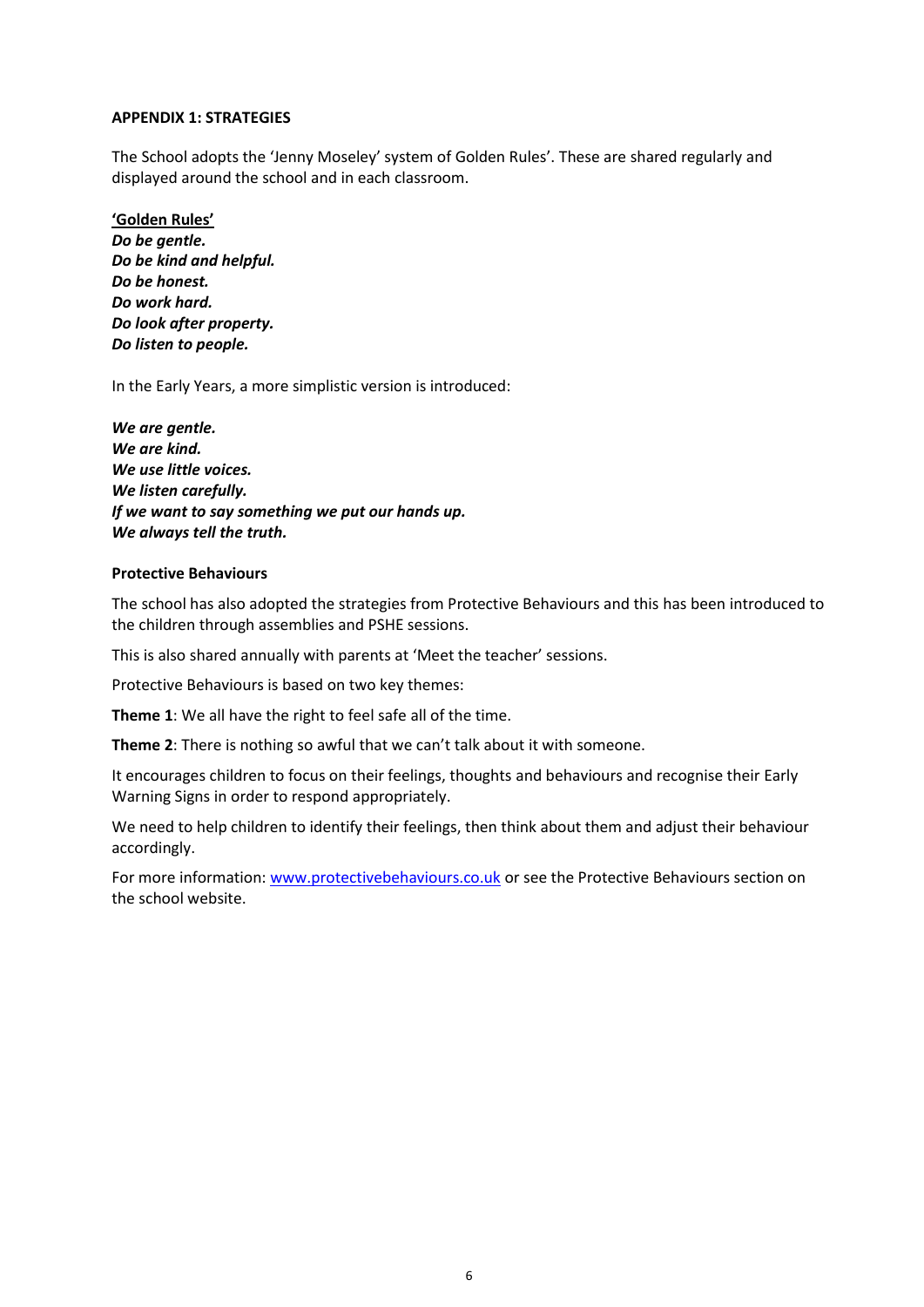## **APPENDIX 2**: **REWARDS AND SANCTIONS**

## **Rewards:**

As a school, we primarily believe that children should be self-motivated to achieve their best without the inclusion of extrinsic rewards and we promote the principles of a 'Growth Mindset'. However, we also believe that effort and hard work should be recognised and encouraged and this may be done in the following way:

- Verbal recognition
- Marble jars
- Pupils' work is displayed throughout the school
- Children sent to the headteacher or deputy headteacher to celebrate their work.

Other systems may be introduced from time to time.

## **Unacceptable behaviour includes:**

- a breach of the School Behaviour Code
- showing disrespect to others
- disobedience, rudeness, answering back or aggression to another person
- bad manners
- physical violence, to include biting, spitting, hitting and kicking
- making unkind remarks or racist/homophobic comments
- foul language and swearing
- breaking school or offsite rules
- damaging school property
- running inside school
- interfering with property of others without their permission
- bringing in inappropriate things from home
- stealing
- preventing others from learning
- bullying (i.e. planned, systematic actions physical/emotional- **repeatedly** against another, **without provocation**)
- wilfully telling lies
- intentional mis-use of e-safety agreement

*This applies to both in-school and out of school learning and activities.*

## **Sanction Procedures**

It is recognised that each situation is unique and professional judgements will prevail when dealing with each individual. However, a 'rule of thumb' staged approach offers guidance: In Stages 1 - 4, Class teacher will discuss informally with parents as necessary.

Stage 1: Children to 'warn' another child by asking them to stop. (Their 'Little Hadham' chance)

Stage 2: Class teacher/responsible adult to speak to the child, explaining what they have done wrong and reasons for why their actions were inappropriate.

Stage 3: In case of repeated action: Withdrawal of appropriate privilege e.g. Time Out/Reflection Time on the 'Thinking Bench' or outside the office at playtime. (Care must be taken so as not to withdraw from vital elements of the curriculum).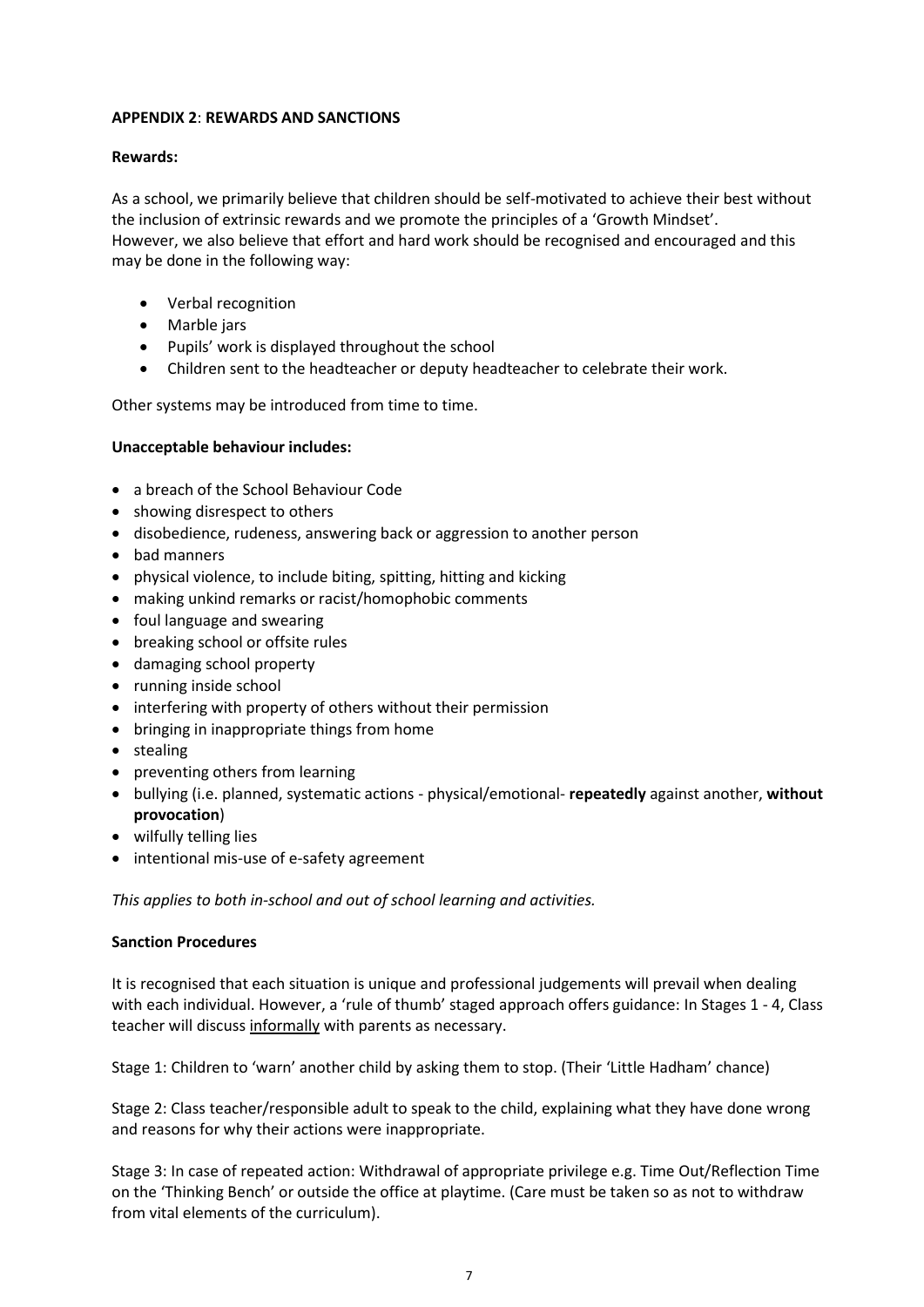Stage 4: Class teacher to inform the Head if inappropriate conduct continues. The Head will become involved in discussing the behaviour with the child, as appropriate. Strategies may be introduced to support pupils.

Stage 5: If difficulties continue, parents will be asked to come into school to discuss the behaviour with the headteacher and to work together to eradicate the unwanted behaviour.

(In specific cases, it may be necessary that the pupil be removed from the classroom for periods of time as an 'internal time-out' in line with HCC Exclusion Guidelines; the pupil will work on classwork suggested by the class teacher and be monitored by the headteacher/Deputy headteacher and then return to class for close of session.)

Stage 6: If the behaviour persists, it may be necessary to place the pupil on a Pastoral Support Programme in line with our Special Educational Needs and Disabilities Policy. This would be reviewed with parents at regular intervals.

Stage 7: In the unlikely event of the problem persisting, then the headteacher will consider a 'fixed term' exclusion (HCC Exclusion Guidelines to be followed from then on).